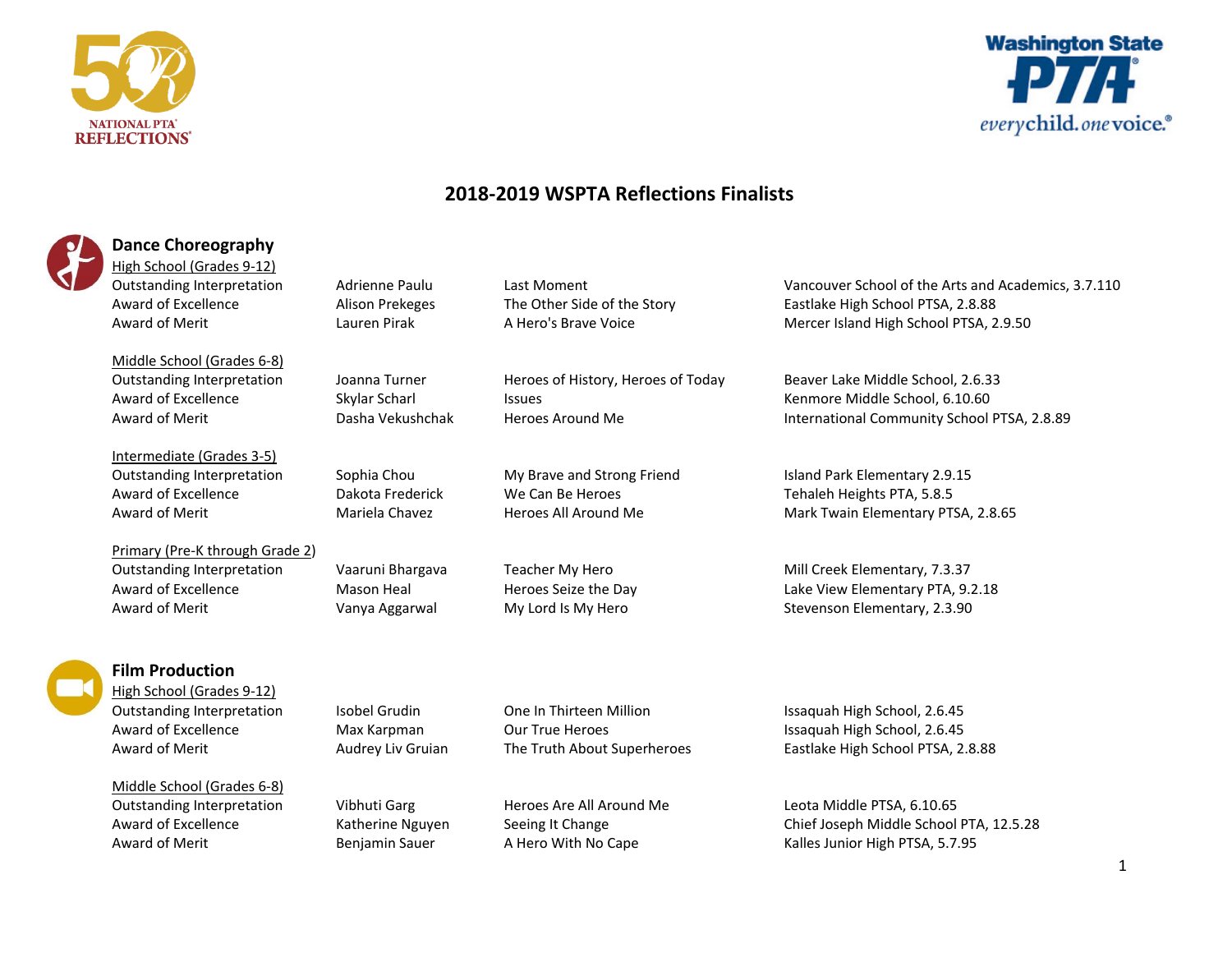



## **Film Production (continued)**

Primary (Pre-K through Grade 2)

Intermediate (Grades 3-5) Outstanding Interpretation McKenna Kim-Locke Girl Power Tehaleh Heights PTA, 5.8.5 Award of Merit **Serafina Nelson** Women Heroes **Meeker PTA, 5.7.30** 

Outstanding Interpretation David Darboe Firefighters Are My Heroes Around Me Highland Elementary, 7.6.18 Award of Excellence **Mason Heal** My Heroes **My Heroes** Lake View Elementary PTA, 9.2.18 Award of Merit **Mina Smith** Born a Hero Born and Browns Point PTA, 10.9.50

Award of Excellence **Adrian Preizler** Heroes Around Me Wedgwood Elementary, 6.15.355



## **Literature**

High School (Grades 9-12)

Middle School (Grades 6-8)

Intermediate (Grades 3-5) Award of Excellence **State Hawang East Ridge PTA, 6.10.14** East Ridge PTA, 6.10.14 Award of Merit **Example 20** Clara Parrish Bitsy the Hero Tehaleh Heights PTA, 5.8.5

Primary (Pre-K through Grade 2)

Outstanding Interpretation Emily Feng Jars Interlake High School PTA, 2.3.150 Award of Excellence **Excellence** Zitong Wang Papa Papa **Papa Mercer Island High School PTSA, 2.9.50** Award of Merit Anika Ajwani Heroes Around Me Skyline High School, 2.6.70 Award of Merit Truly Rylander Counting Sheep Vancouver School of the Arts and Academics, 3.7.110

Outstanding Interpretation Alex Tischler Missing Alistair **Missing Alistair** Friends of Robert Eagle Staff, 6.15.13 Award of Excellence The Nevenka Bollini Can You See Me? Can Canyon Park Middle School PTSA, 6.10.55 Award of Merit **School PTA, 2.8.89** Jasmine Zhen Heroes Made in a Hurricane **International Community School PTA, 2.8.89** 

Outstanding Interpretation Ruohan Huang Hero Christa McAuliffe Elementary, 2.8.36

Outstanding Interpretation Calvin Nguyen My Tiny Hero's Original Story Lake Forest Park Elementary, 6.12.40 Award of Excellence Filie Bell Ellie Bell My Neighbor Apollo Elementary PTA, 2.6.3 Award of Merit **Elementary PTA, 7.3.55** Lauren Zulinke Heroes on Hoyt **Heroes on Hoyt** Whittier Elementary PTA, 7.3.55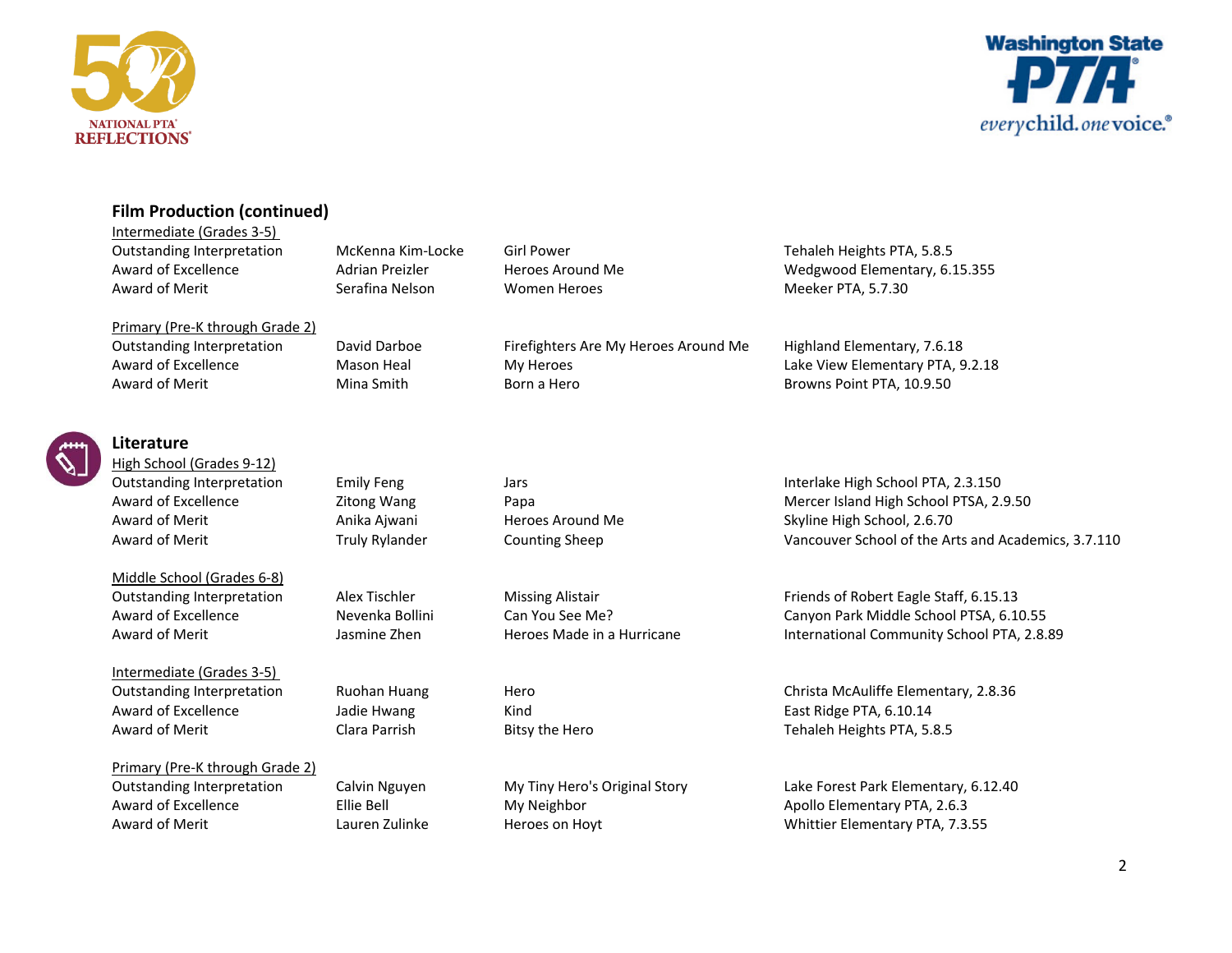





### **Music Composition**

High School (Grades 9-12)

Middle School (Grades 6-8)

Intermediate (Grades 3-5) Award of Merit **Arshia Fateh** The Journey **Sunny Hills PTA, 2.6.25** Sunny Hills PTA, 2.6.25

Primary (Pre-K through Grade 2) Outstanding Interpretation Sydney Johnson A Hero in Everyone Renton Park PTA, 9.11.65 Award of Excellence **Ryan Daneshvar** Golden Heart **Forest View PTA, 7.3.7** Award of Merit Sofia Bryant Superheroes Around Other People Tiffany Park PTA, 9.11.85



Award of Merit **Award of Merit** Kian Samsavar **Inferno Inferno America** Juanita High School PTSA, 2.8.90

Outstanding Interpretation Jenny Xiong Blue Tempests Inglemoor High School, 6.10.75 Award of Excellence William Beeson Ascension of the Red Bandanna Woodinville High School PTA, 6.10.85

Outstanding Interpretation Tara Hanks Dance of the Forest Kellogg Middle School, 6.12.85 Award of Excellence Zihan (Jonathan) Sun Unseen Heroes Chinook Middle School PTSA, 2.3.115 Award of Merit **Arman Najafian** Namaka **Namaka** Islander Middle School PTA, 2.9.37

Outstanding Interpretation Violet Ha Heroes Around Me Redmond Elementary PTSA, 2.8.46 Award of Excellence **Alex Zhou** Alex Zhou The Chase Mellington Elementary, 6.10.43



## **Photography**

High School (Grades 9-12)

Middle School (Grades 6-8) Outstanding Interpretation Phoenix Reed-Gomez Strength & Compassion Northwood PTSA, 9.7.93

Outstanding Interpretation Jazy LiDrazzah Mama's Sunhat Vancouver School of the Arts & Academics, 3.7.110 Award of Excellence Mia Watson Heroes Don't Hold Back Ballard High School PTA, 6.15.460 Award of Merit **Abby Kerbyson** The Heroes Within Us **Hanford Secondary PTSA, 12.5.45** 

Award of Excellence and Alice Wang Broken Broken Chinook Middle School PTSA, 2.3.115 Award of Merit **All Audio Hannah Stone** Anticipation **Anticipation** Islander Middle School PTA, 2.9.37

3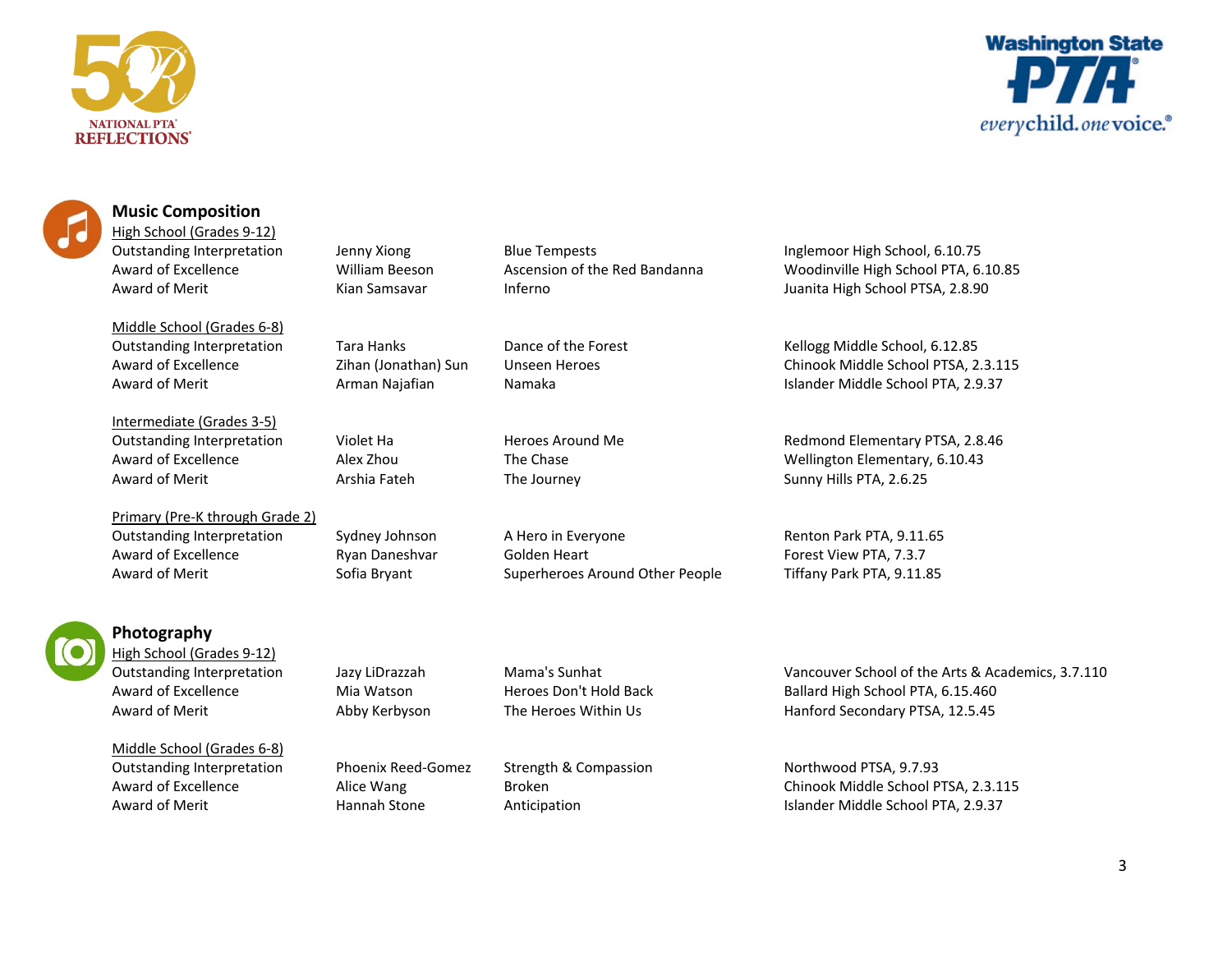



## **Photography (continued)**

Intermediate (Grades 3-5) Award of Merit **Award of Merit** Jacob Rogers My Mom and My Hero Pt. Defiance PTA, 10.9.165

Primary (Pre-K through Grade 2)

Outstanding Interpretation Evelyn Boudon You Are My Hero, Mom Endeavour Elementary PTA, 7.5.8 Award of Excellence Maya Ready Jax the Hero Dog Eismann Elementary PTA, 5.8.25

Outstanding Interpretation Chloe Ritter The Great Karate Teacher Mullenix Ridge PTA, 1.8.8 Award of Excellence **Amelia (Mia) Lucas** Hero of the House **Hero in the House** Endeavour Elementary PTA, 7.5.8 Award of Merit **Ruoxuan (Emily) Chen** A Helping Hand of Hero **Rubis** Discovery PTSA, 2.6.9



# **Visual Arts**

High School (Grades 9-12)

Middle School (Grades 6-8)

#### Intermediate (Grades 3-5)

Award of Excellence - 3D Fiona Veltkamp Fairy Garden Fairy Garden Collins PTA, 5.5.20 Award of Merit - 3D Clivia Norton Heart Hero Heart Hero Ponderosa PTSA, 15.2.37

Award of Excellence Mary (Mei Rui) Chen Underwater Chen Busaquah High PTSA, 2.6.45 Award of Merit Stela Szaboova True Hero Shines In Bad Times Issaquah High PTSA, 2.6.45

Outstanding Interpretation Muyan Zhou Guardian Lake Washington High School, 2.8.95 Award of Excellence and Allison Zhang Ma's Beef Noodles Bellevue High School PTSA, 2.3.148 Award of Merit **Katherine Callender** Family of Veterans Klahowya Secondary School PTSA, 1.3.45

Outstanding Interpretation Jina Kim A Brighter World Redmond Middle PTSA, 2.8.80 Award of Excellence **Lahima Ranjith** Supermom **Inglewood Middle School PTSA, 2.8.73** Award of Excellence - 3D Mia Mendez Under the Rain Figure 2012 Enterprise Middle PTSA, 12.5.35 Award of Merit **Alyssa Hilse** Nina Nina Nina Nina Timbercrest Middle PTSA, 6.10.68 Award of Merit - 3D Frida Russell Waring Dress of Heroes Mountain View Middle School, 1.2.40

Outstanding Interpretation Yiming Megan Song A Tiny Hero Bear Creek Elementary PTA, 6.10.6 Award of Excellence **Mill Lorusso** The Art Clash Maywood Hills PTSA, 6.10.30 Award of Merit **Example 2.8.57** Charsh Veerkar My Hero, My Bro Samantha Smith PTA, 2.8.57